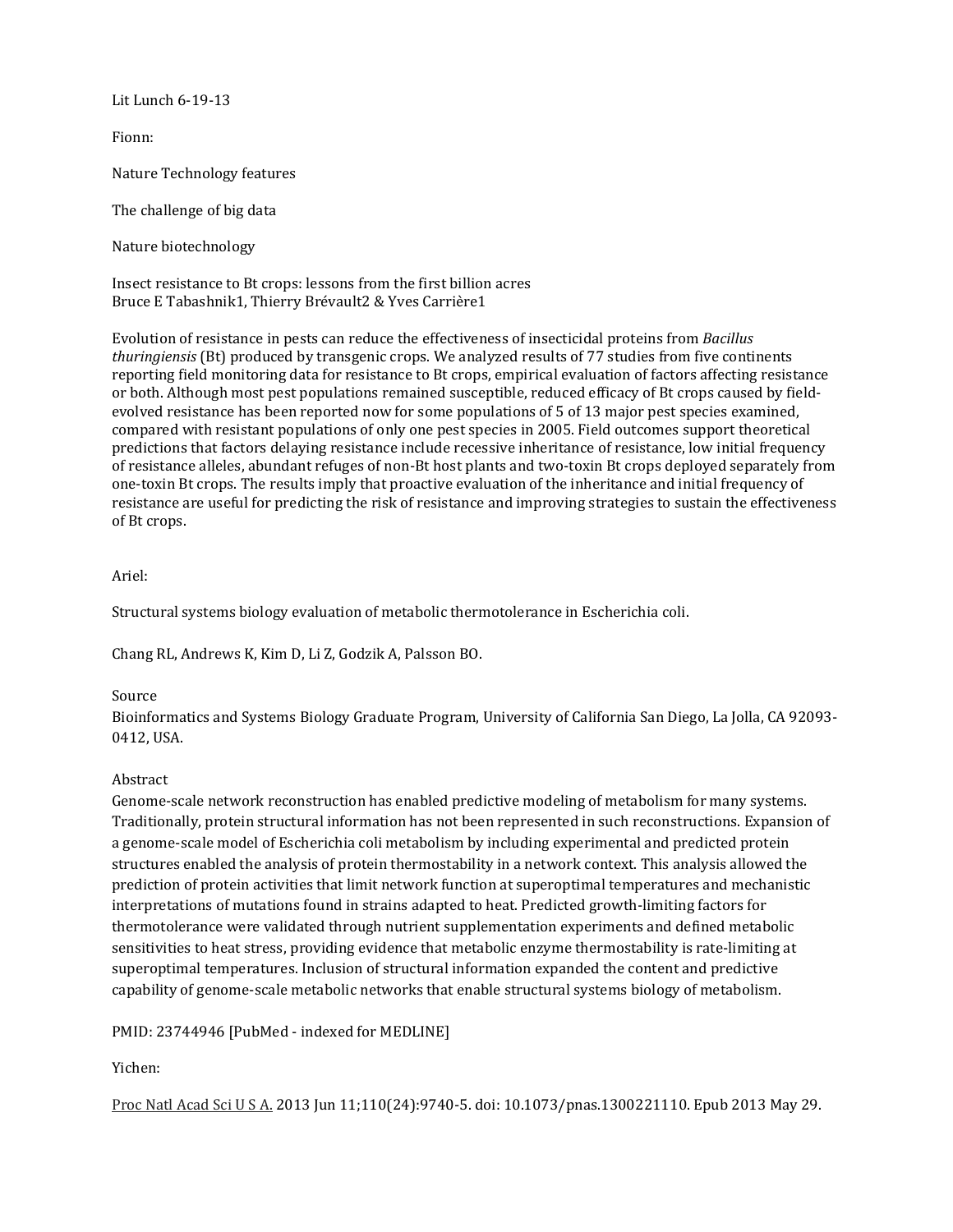### **RNA polymerase approaches its promoter without long-range sliding along DNA.**

[Friedman LJ](http://www.ncbi.nlm.nih.gov/pubmed?term=Friedman%20LJ%5BAuthor%5D&cauthor=true&cauthor_uid=23720315), [Mumm JP](http://www.ncbi.nlm.nih.gov/pubmed?term=Mumm%20JP%5BAuthor%5D&cauthor=true&cauthor_uid=23720315), [Gelles J](http://www.ncbi.nlm.nih.gov/pubmed?term=Gelles%20J%5BAuthor%5D&cauthor=true&cauthor_uid=23720315).

### **Source**

Department of Biochemistry, Brandeis University, Waltham, MA 02454.

### **Abstract**

Sequence-specific DNA binding proteins must quickly bind target sequences, despite the enormously larger amount of nontarget DNA present in cells. RNA polymerases (or associated general transcription factors) are hypothesized to reach promoter sequences by facilitated diffusion (FD). In FD, a protein first binds to nontarget DNA and then reaches the target by a 1D sliding search. We tested whether Escherichia coli σ(54)RNA polymerase reaches a promoter by FD using the colocalization single-molecule spectroscopy (CoSMoS) multiwavelength fluorescence microscopy technique. Experiments directly compared the rates of initial polymerase binding to and dissociation from promoter and nonpromoter DNAs measured in the same sample under identical conditions. Binding to a nonpromoter DNA was much slower than binding to a promoter-containing DNA of the same length, indicating that the detected nonspecific binding events are not on the pathway to promoter binding. Truncating one of the DNA segments flanking the promoter to a length as short as 7 bp or lengthening it to ∼3,000 bp did not alter the promoter-specific binding rate. These results exclude FD over distances corresponding to the length of the promoter or longer from playing any significant role in accelerating promoter search. Instead, the data support a direct binding mechanism, in which σ(54)RNA polymerase reaches the local vicinity of promoters by 3D diffusion through solution, and suggest that binding may be accelerated by atypical structural or dynamic features of promoter DNA. Direct binding explains how polymerase can quickly reach a promoter, despite occupancy of promoter-flanking DNA by bound proteins that would impede FD.

Proc Natl Acad Sci U S A. 2013 Jun 11;110(24):9986-91. doi: 10.1073/pnas.1305521110. Epub 2013 May 28.

### **Proteasome overload is a common stress factor in multiple forms of inherited retinal degeneration.**

[Lobanova ES](http://www.ncbi.nlm.nih.gov/pubmed?term=Lobanova%20ES%5BAuthor%5D&cauthor=true&cauthor_uid=23716657), [Finkelstein S,](http://www.ncbi.nlm.nih.gov/pubmed?term=Finkelstein%20S%5BAuthor%5D&cauthor=true&cauthor_uid=23716657) [Skiba NP](http://www.ncbi.nlm.nih.gov/pubmed?term=Skiba%20NP%5BAuthor%5D&cauthor=true&cauthor_uid=23716657), [Arshavsky VY](http://www.ncbi.nlm.nih.gov/pubmed?term=Arshavsky%20VY%5BAuthor%5D&cauthor=true&cauthor_uid=23716657).

#### **Source**

Albert Eye Research Institute, Duke University, Durham, NC 27710.

### **Abstract**

Inherited retinal degenerations, caused by mutations in over 100 individual genes, affect approximately 2 million people worldwide. Many of the underlying mutations cause protein misfolding or mistargeting in affected photoreceptors. This places an increased burden on the protein folding and degradation machinery, which may trigger cell death. We analyzed how these cellular functions are affected in degenerating rods of the transducin γ-subunit (Gγ1) knockout mouse. These rods produce large amounts of transducin β-subunit (Gβ1), which cannot fold without Gγ1 and undergoes intracellular proteolysis instead of forming a transducin βγ-subunit complex. Our data revealed that the most critical pathobiological factor leading to photoreceptor cell death in these animals is insufficient capacity of proteasomes to process abnormally large amounts of misfolded protein. A decrease in the Gβ1 production in Gγ1 knockout rods resulted in a significant reduction in proteasomal overload and caused a striking reversal of photoreceptor degeneration. We further demonstrated that a similar proteasomal overload takes place in photoreceptors of other mutant mice where retinal degeneration has been ascribed to protein mistargeting or misfolding, but not in mice whose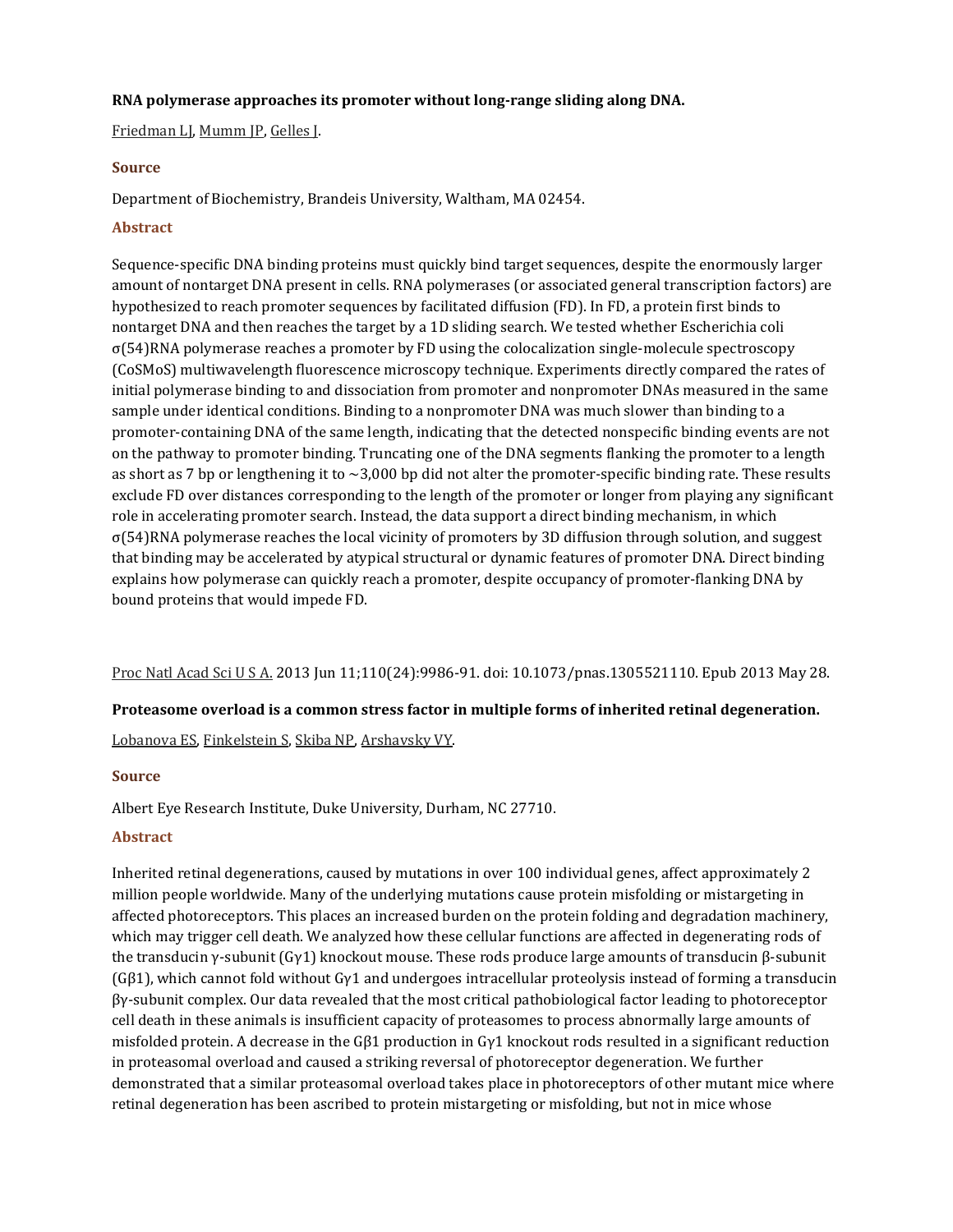photoreceptor degenerate as a result of abnormal phototransduction. These results establish the prominence of proteasomal insufficiency across multiple degenerative diseases of the retina, thereby positioning proteasomes as a promising therapeutic target for treating these debilitating conditions.

Keith:

# **Structural Dynamics of the MecA-ClpC Complex**

# **A TYPE II AAA+ PROTEIN UNFOLDING MACHINE**

June 14, 2013 The Journal of Biological Chemistry, 288, 17597-17608

[Jing Liu](http://www.jbc.org/search?author1=Jing+Liu&sortspec=date&submit=Submit), [Ziqing Mei](http://www.jbc.org/search?author1=Ziqing+Mei&sortspec=date&submit=Submit)[, Ningning Li,](http://www.jbc.org/search?author1=Ningning+Li&sortspec=date&submit=Submit) [Yutao Qi](http://www.jbc.org/search?author1=Yutao+Qi&sortspec=date&submit=Submit), [Yanji Xu](http://www.jbc.org/search?author1=Yanji+Xu&sortspec=date&submit=Submit), [Yigong Shi](http://www.jbc.org/search?author1=Yigong+Shi&sortspec=date&submit=Submit), [Feng Wang,](http://www.jbc.org/search?author1=Feng+Wang&sortspec=date&submit=Submit) [Jianlin Lei](http://www.jbc.org/search?author1=Jianlin+Lei&sortspec=date&submit=Submit) and [Ning Gao](http://www.jbc.org/search?author1=Ning+Gao&sortspec=date&submit=Submit)

School of Life Sciences, Tsinghua University, Beijing 100084, China

The MecA-ClpC complex is a bacterial type II AAA<sup>+</sup> molecular machine responsible for regulated unfolding of substrates, such as transcription factors ComK and ComS, and targeting them to ClpP for degradation. The six subunits of the MecA-ClpC complex form a closed barrel-like structure, featured with three stacked rings and a hollow passage, where substrates are threaded and translocated through successive pores. Although the general concepts of how polypeptides are unfolded and translocated by internal pore loops of AAA+ proteins have long been conceived, the detailed mechanistic model remains elusive. With cryoelectron microscopy, we captured four different structures of the MecA-ClpC complexes. These complexes differ in the nucleotide binding states of the two AAA<sup>+</sup> rings and therefore might presumably reflect distinctive, representative snapshots from a dynamic unfolding cycle of this hexameric complex. Structural analysis reveals that nucleotide binding and hydrolysis modulate the hexameric complex in a number of ways, including the opening of the N-terminal ring, the axial and radial positions of pore loops, the compactness of the C-terminal ring, as well as the relative rotation between the two nucleotide-binding domain rings. More importantly, our structural and biochemical data indicate there is an active allosteric communication between the two AAA<sup>+</sup> rings and suggest that concerted actions of the two AAA<sup>+</sup> rings are required for the efficiency of the substrate unfolding and translocation. These findings provide important mechanistic insights into the dynamic cycle of the MecA-ClpC unfoldase and especially lay a foundation toward the complete understanding of the structural dynamics of the general type II AAA+ hexamers.

### **A Self-compartmentalizing Hexamer Serine Protease from** *Pyrococcus Horikoshii*

# **SUBSTRATE SELECTION ACHIEVED THROUGH MULTIMERIZATION**

June 14, 2013 The Journal of Biological Chemistry, 288, 17884-17894.

[Dóra K. Menyhárd](http://www.jbc.org/search?author1=D%C3%B3ra+K.+Menyh%C3%A1rd&sortspec=date&submit=Submit), [Anna Kiss](http://www.jbc.org/search?author1=Anna+Kiss-Szem%C3%A1n&sortspec=date&submit=Submit)-Szemán, [Éva Tichy](http://www.jbc.org/search?author1=%C3%89va+Tichy-R%C3%A1cs&sortspec=date&submit=Submit)-Rács, [Balázs Hornung](http://www.jbc.org/search?author1=Bal%C3%A1zs+Hornung&sortspec=date&submit=Submit), [Krisztina Rádi](http://www.jbc.org/search?author1=Krisztina+R%C3%A1di&sortspec=date&submit=Submit), [Zoltán Szeltner](http://www.jbc.org/search?author1=Zolt%C3%A1n+Szeltner&sortspec=date&submit=Submit), [Klarissza Domokos](http://www.jbc.org/search?author1=Klarissza+Domokos&sortspec=date&submit=Submit)[, Ilona Szamosi,](http://www.jbc.org/search?author1=Ilona+Szamosi&sortspec=date&submit=Submit) [Gábor Náray](http://www.jbc.org/search?author1=G%C3%A1bor+N%C3%A1ray-Szab%C3%B3&sortspec=date&submit=Submit)-Szabó, [László Polgár](http://www.jbc.org/search?author1=L%C3%A1szl%C3%B3+Polg%C3%A1r&sortspec=date&submit=Submit) and [Veronika Harmat](http://www.jbc.org/search?author1=Veronika+Harmat&sortspec=date&submit=Submit)

Institute of Chemistry, Eötvös Loránd University, Pázmány Péter Sétány 1/A, H-1117 Budapest, Hungary

Oligopeptidases impose a size limitation on their substrates, the mechanism of which has long been under debate. Here we present the structure of a hexameric serine protease, an oligopeptidase from Pyrococcus horikoshii (PhAAP), revealing a complex, self-compartmentalized inner space, where substrates may access the monomer active sites passing through a double-gated "check-in" system, first passing through a pore on the hexamer surface and then turning to enter through an even smaller opening at the monomers' domain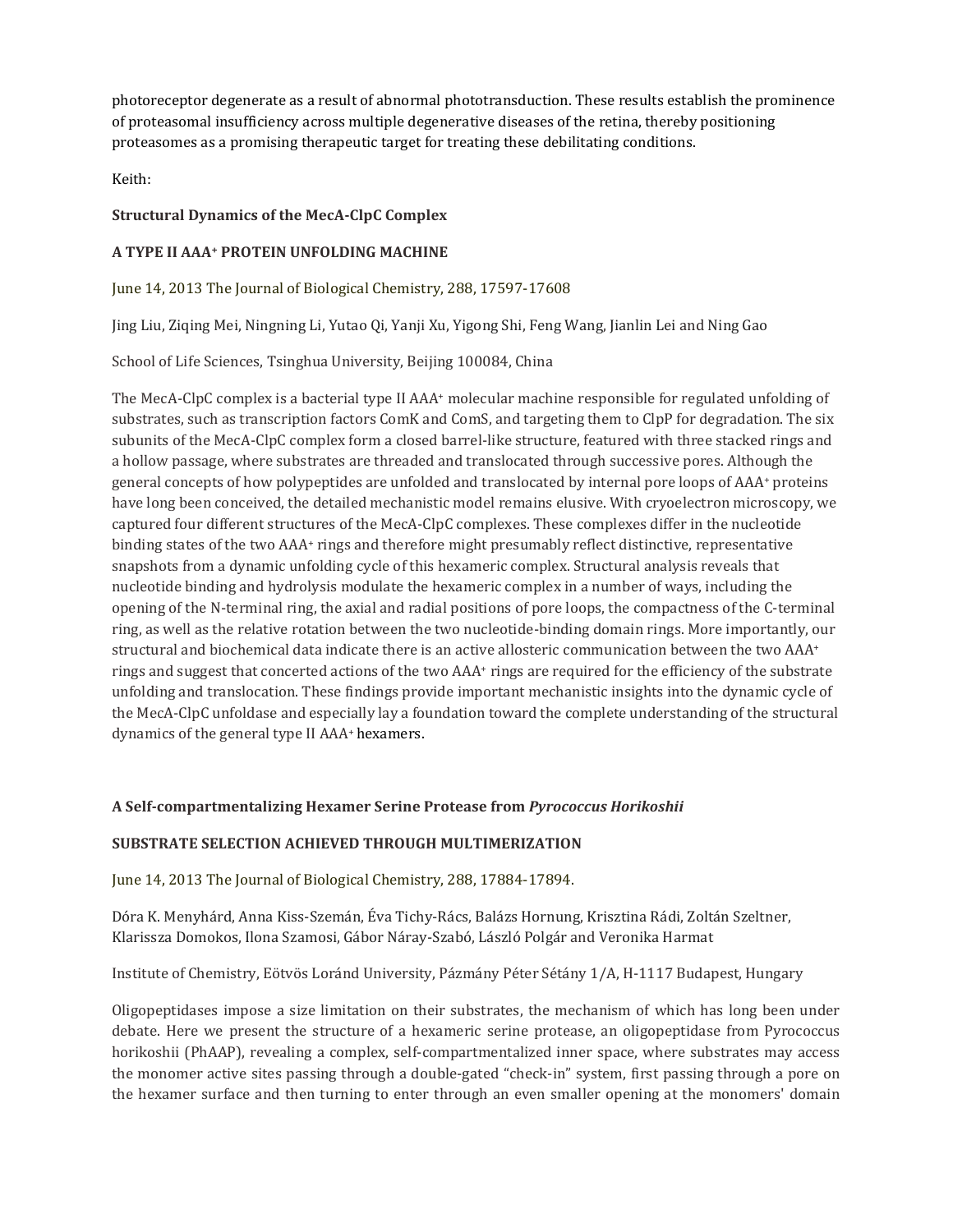interface. This substrate screening strategy is unique within the family. We found that among oligopeptidases, a residue of the catalytic apparatus is positioned near an amylogenic β-edge, which needs to be protected to prevent aggregation, and we found that different oligopeptidases use different strategies to achieve such an end. We propose that self-assembly within the family results in characteristically different substrate selection mechanisms coupled to different multimerization states.

Indu:

| 1.      | Science.                   | 2013     | May          |      | 24;340(6135):978-81. |          | doi:       |    |     |            | 10.1126/science.1234055.  |
|---------|----------------------------|----------|--------------|------|----------------------|----------|------------|----|-----|------------|---------------------------|
| Futile  | protein<br>0-mannosylation | folding  | cycles<br>in | the  | ER                   | are      | terminated | by | the | unfolded   | protein<br>pathway.       |
| Xu      | C,                         |          | Wang         | S,   |                      | Thibault |            | G, |     | Ng         | DT.                       |
| Temasek | Life                       | Sciences | Laboratory,  |      | National             |          | University | of |     | Singapore, | Singapore.                |
| Comment |                            | Science. |              | 2013 |                      |          | May        |    |     |            | in<br>24;340(6135):930-1. |

Newly synthesized polypeptides fold and assemble with assistance from protein chaperones. Full maturation can take multiple attempts, exchanging chaperones at each round. Improperly folded molecules must exit folding cycles and be degraded. In the endoplasmic reticulum (ER), prolonged substrate cycling is detrimental because it expends chaperone and energy resources and increases toxic reactive oxygen species. In budding yeast, we found that unfolded protein O-mannosylation terminated failed folding attempts through the Pmt1/Pmt2 complex. O-mannosylation incapacitated target molecule folding and removed them from folding cycles by reducing engagement with the Kar2 chaperone. In an in vitro protein refolding assay, the modification intrinsically and irreversibly disabled the folding potential of the substrate. Thus, protein folding termination can involve a covalent glycosylation event.

PMID: 23704572 [PubMed - indexed for MEDLINE]

2. Science. 2013 May 24;340(6135):984-7. doi: 10.1126/science.1235264. Epub 2013 May 9.

The human malaria parasite Pfs47 gene mediates evasion of the mosquito immune system.

Molina-Cruz A, Garver LS, Alabaster A, Bangiolo L, Haile A, Winikor J, Ortega C, van Schaijk BC, Sauerwein RW, Taylor-Salmon E, Barillas-Mury C.

Laboratory of Malaria and Vector Research, National Institute of Allergy and Infectious Diseases, National Institutes of Health, Rockville, MD 20892, USA.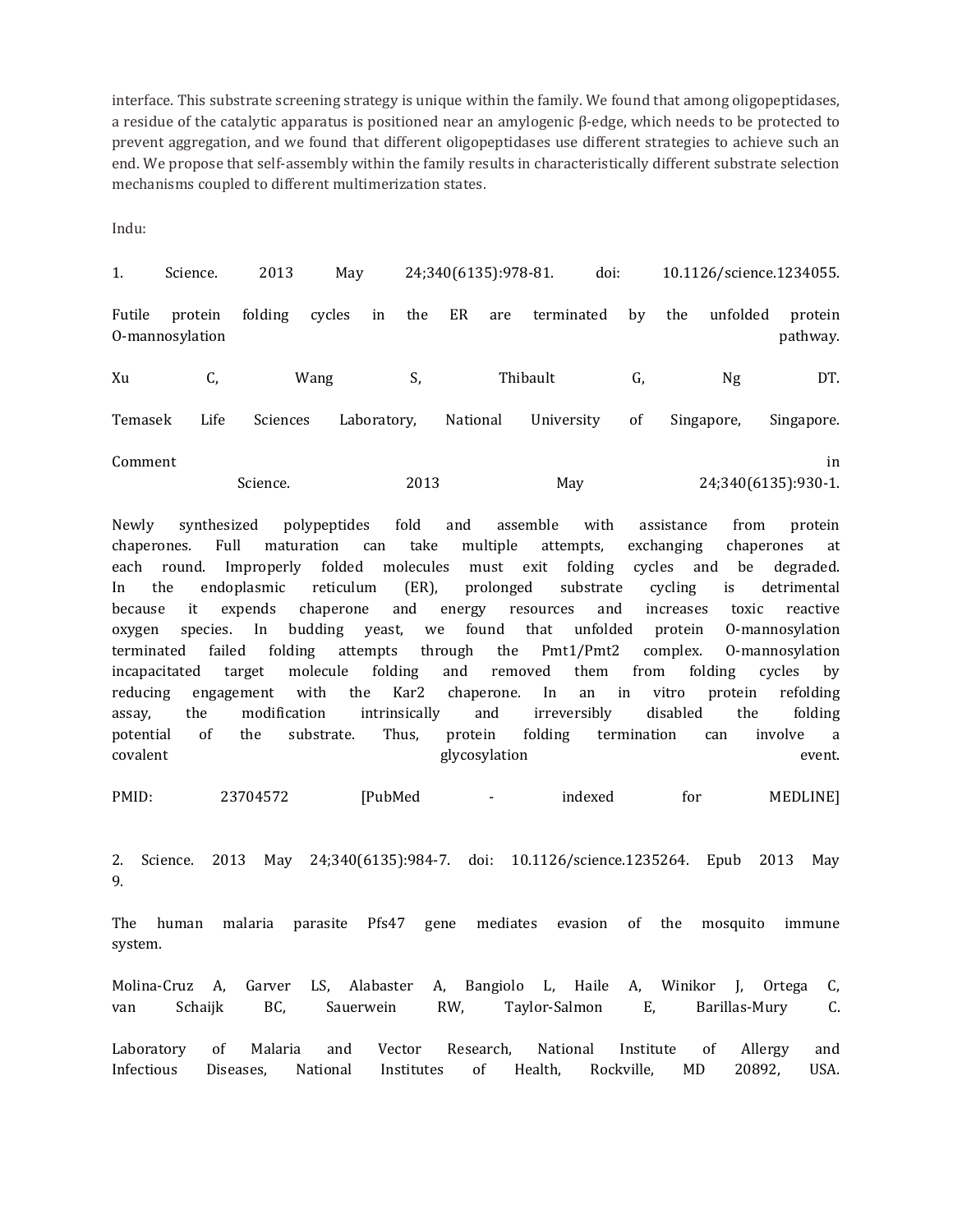| Comment |          |      |     |                     |
|---------|----------|------|-----|---------------------|
|         | Science. | 2013 | May | 24;340(6135):936-7. |

Plasmodium falciparum transmission by Anopheles gambiae mosquitoes is remarkably efficient, resulting in a very high prevalence of human malaria infection in sub-Saharan Africa. A combination of genetic mapping, linkage group selection, and functional genomics was used to identify Pfs47 as a P. falciparum gene that allows the parasite to infect A. gambiae without activating the mosquito immune allows the parasite to infect A. gambiae without activating the mosquito immune system. Disruption of Pfs47 greatly reduced parasite survival in the mosquito, system. Disruption of Pfs47 greatly reduced parasite survival in the mosquito, and this phenotype could be reverted by genetic complementation of the parasite<br>or by disruption of the mosquito complement-like system. Pfs47 suppresses midgut or by disruption of the mosquito complement-like system. Pfs47 nitration responses that are critical to activate the complemer nitration responses that are critical to activate the complement-like system. We provide direct experimental evidence that immune evasion mediated by Pfs47 is provide direct experimental evidence that immune evasion mediated by Pfs47 is critical for efficient human malaria transmission by A. gambiae.

PMID: 23661646 [PubMed - indexed for MEDLINE]

3. Science. 2013 May 24;340(6135):976-8. doi: 10.1126/science.1234864. Epub 2013 Apr 11.

Ribosomal protein SA haploinsufficiency in humans with isolated congenital asplenia.

Bolze A, Mahlaoui N, Byun M, Turner B, Trede N, Ellis SR, Abhyankar A, Itan Y, Patin E, Brebner S, Sackstein P, Puel A, Picard C, Abel L, Quintana-Murci L, Faust SN, Williams AP, Baretto R, Duddridge M, Kini U, Pollard AJ, Gaud C, Frange P, Orbach D, Emile JF, Stephan JL, Sorensen R, Plebani A, Hammarstrom L, Conley ME, Selleri L, L, Casanova JL.

St. Giles Laboratory of Human Genetics of Infectious Diseases, Rockefeller University, New York, NY 10065, USA.

Isolated congenital asplenia (ICA) is characterized by the absence of a spleen at birth in individuals with no other developmental defects. The patients are prone to life-threatening bacterial infections. The unbiased analysis of exomes revealed heterozygous mutations in RPSA in 18 patients from eight kindreds, corresponding to more than half the patients and over one-third of the kindreds studied. The clinical penetrance in these kindreds is complete. Expression studies indicated that the mutations carried by the patients-a nonsense mutation, a frameshift duplication, and five different missense mutations-cause autosomal dominant ICA by haploinsufficiency. RPSA encodes ribosomal protein SA, a component of the small subunit of the ribosome. This discovery establishes an essential role for RPSA in human spleen development.

PMCID: PMCID: PMID: 23579497 [PubMed - indexed for MEDLINE]

Stephanie: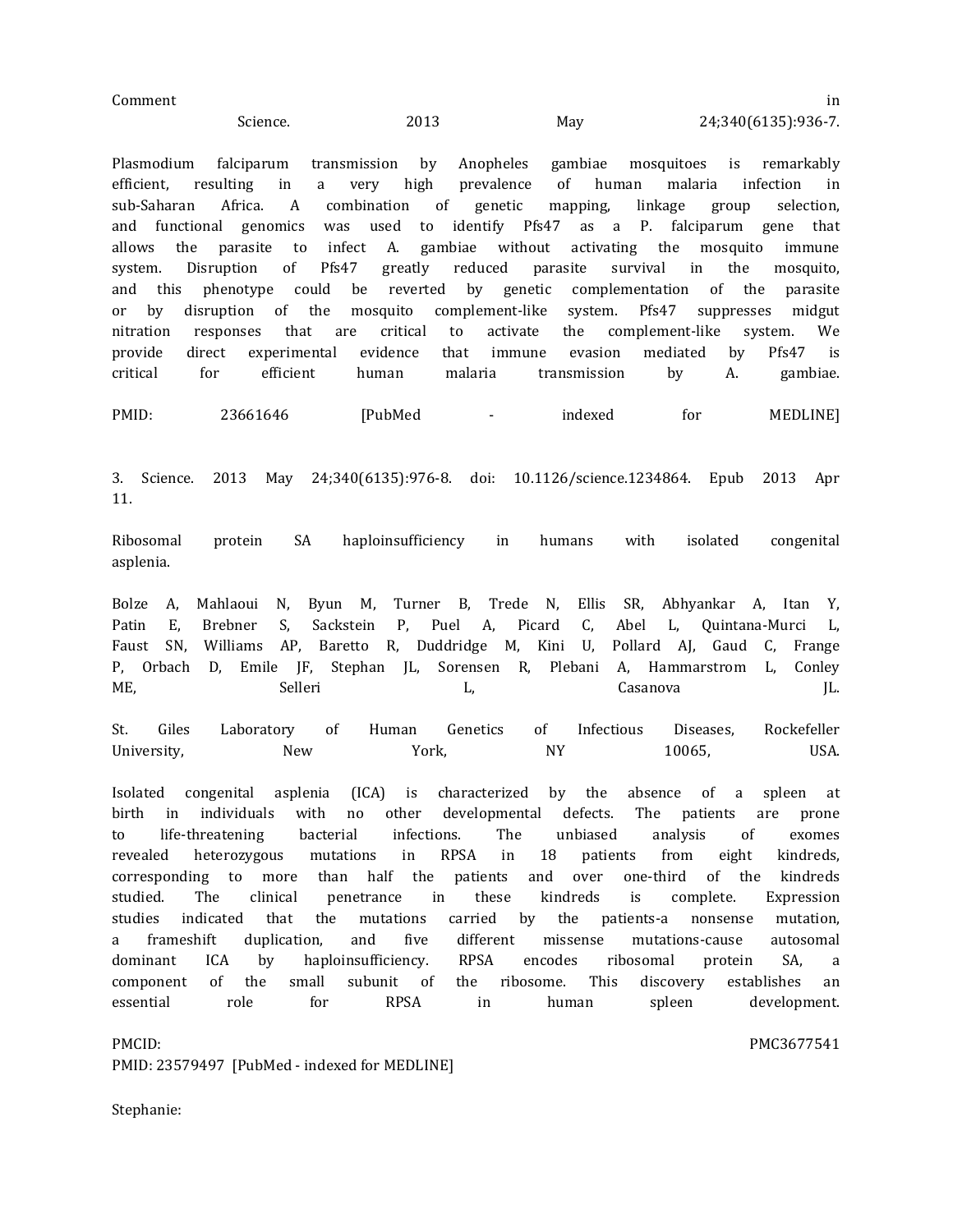From TIBS:

### **Opinion: Folding the Proteome**

Ether Braselmann, Julie L. Chaney, and Patricia Clark Department Chemistry and Biochemistry, University of Notre Dame

Protein folding is an essential prerequisite for protein function and hence cell function. Kinetic and thermodynamic studies of small proteins that refold reversibly were essential for developing our current understanding of the fundamentals of protein folding mechanisms. However, we still lack sufficient understanding to accurately predict protein structures from sequences, or the effects of disease-causing mutations. To date, model proteins selected for folding studies represent only a small fraction of the complexity of the proteome and are unlikely to exhibit the breadth of folding mechanisms used in vivo. We are in urgent need of new methods – both theoretical and experimental – that can quantify the folding behavior of a truly broad set of proteins under in vivo conditions. Such a shift in focus will provide a more comprehensive framework from which to understand the connections between protein folding, the molecular basis of disease, and cell function and evolution.

From Plant Mol Biol

### **Original Article: BAC-end sequences analysis provides first insights into coffee (Coffea canephora P.) genome composition and evolution**

Alexis Dereeper • Romain Guyot • Christine Tranchant-Dubreuil • Franc¸ois Anthony • Xavier Argout • Fabien de Bellis • Marie-Christine Combes • Frederick Gavory • Alexandre de Kochko • Dave Kudrna • Thierry Leroy • Julie Poulain • Myriam Rondeau • Xiang Song • Rod Wing • Philippe Lashermes

Abstract: Coffee is one of the world's most important agricultural commodities. Coffee belongs to the Rubiaceae family in the euasterid I clade of dicotyledonous plants, to which the Solanaceae family also belongs. Two bacterial artificial chromosome (BAC) libraries of a homozygous doubled haploid plant of Coffea canephora were constructed using two enzymes, HindIII and BstYI. A total of 134,827 high quality BAC-end sequences (BESs) were generated from the 73,728 clones of the two libraries, and 131,412 BESs were conserved for further analysis after elimination of chloroplast and mitochondrial sequences. This corresponded to almost 13 % of the estimated size of the C. canephora genome. 6.7 % of BESs contained simple sequence repeats, the most abundant (47.8 %) being mononucleotide motifs. These sequences allow the development of numerous useful marker sites. Potential transposable elements (TEs) represented 11.9 % of the full length BESs. A difference was observed between the BstYI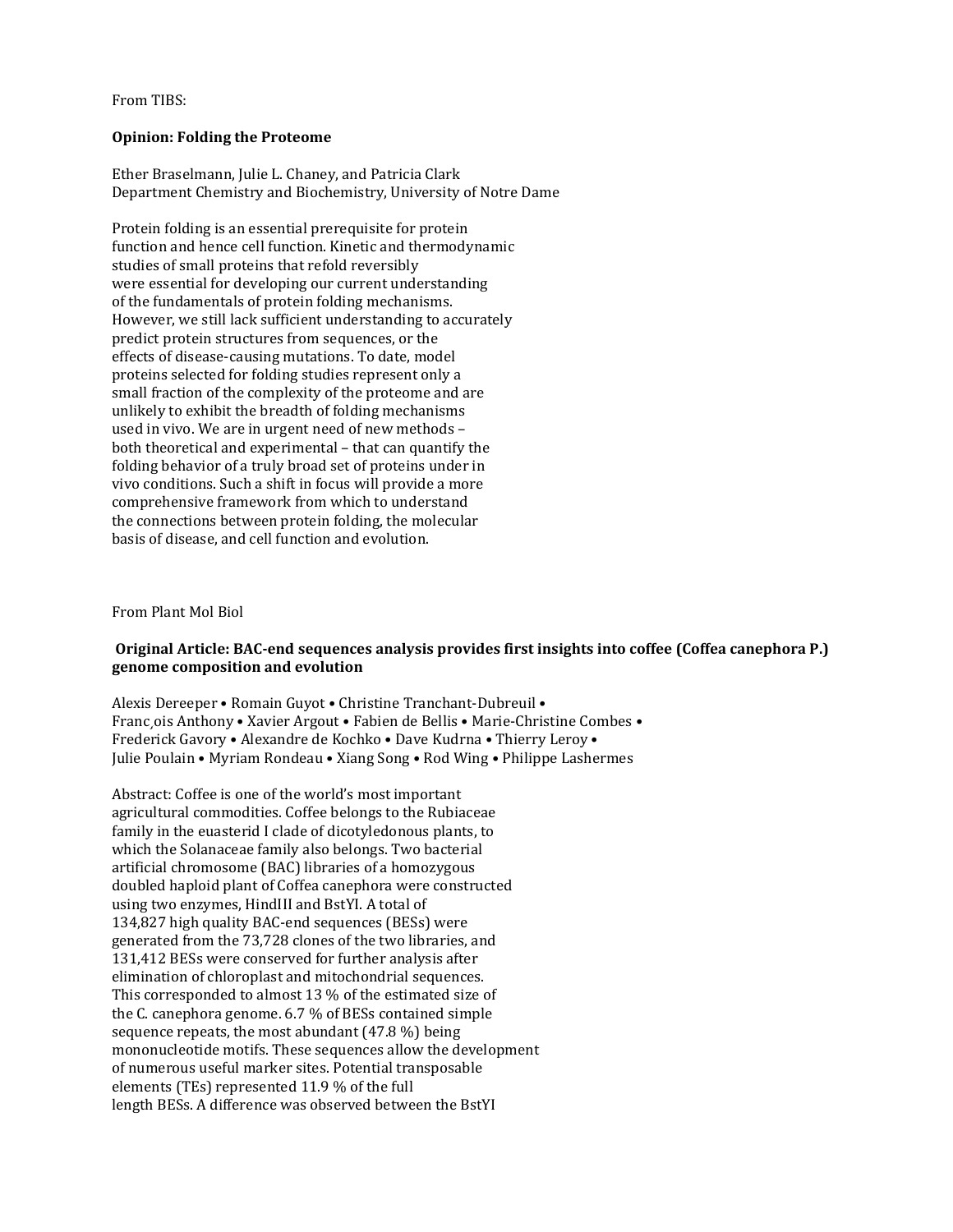and HindIII libraries (14.9 vs. 8.8 %). Analysis of BESs against known coding sequences of TEs indicated that 11.9 % of the genome corresponded to known repeat sequences, like for other flowering plants. The number of genes in the coffee genome was estimated at 41,973 which is probably overestimated. Comparative genome mapping revealed that microsynteny was higher between coffee and grapevine than between coffee and tomato or Arabidopsis. BESs constitute valuable resources for the first genome wide survey of coffee and provide new insights into the composition and evolution of the coffee genome.

### Damian:

Van oosten-Hawle, P., Porter, Robert s., and Morimoto, Richard i. (2013). Regulation of Organismal Proteostasis by Transcellular Chaperone Signaling. Cell 153, 1366-1378.

A major challenge for metazoans is to ensure that different tissues, each expressing distinctive proteomes, are nevertheless well protected at an organismal level from proteotoxic stress. We show that expression of endogenous metastable proteins in muscle cells, which rely on chaperones for proper folding, induces a systemic stress response throughout multiple tissues of C. elegans. Suppression of misfolding in muscle cells can be achieved not only by enhanced expression of HSP90 in muscle cells but as effectively by elevated expression of HSP90 in intestine or neuronal cells. This cell-nonautonomous control of HSP90 expression relies upon transcriptional feedback between somatic tissues that is regulated by the FoxA transcription factor PHA-4. This transcellular chaperone signaling response maintains organismal proteostasis when challenged by a local tissue imbalance in folding and provides the basis for organismal stress-sensing surveillance.

### Liyuan:

Responses ofNannochloropsis oceanicaIMET1 to Long-Term Nitrogen Starvation and Recovery

Hong-Po Dong, Ernest Williams, Da-zhi Wang, Zhang-Xian Xie, Ru-ching Hsia, Alizée Jenck, Rolf Halden, Jing Li, Feng Chen, and Allen R. Place\*

The Nannochloropsis genus contains oleaginous microalgae that have served as model systems for developing renewable biodiesel. Recent genomic and transcriptomic studies onNannochloropsisspecies have provided insights into the regulation of lipid production in response to nitrogen stress. Previous studies have focused on the responses of Nannochloropsisspecies to short-term nitrogen stress, but the effect of long-term nitrogen deprivation remains largely unknown. In this study, physiological and proteomic approaches were combined to understand the mechanisms by whichNannochloropsis oceanicaIMET1 is able to endure longterm nitrate deprivation and its ability to recover homeostasis when nitrogen is amended. Changes of the proteome during chronic nitrogen starvation espoused the physiological changes observed, and there was a general trend toward recycling

nitrogen and storage of lipids. This was evidenced by a global down-regulation of protein expression, a retained expression of proteins involved in glycolysis and the synthesis of fatty acids, as well as an upregulation of enzymes used in nitrogen scavenging and protein turnover. Also, lipid accumulation and autophagy of plastids may play a key role in maintaining cell vitality. Following the addition of nitrogen, there were proteomic changes and metabolic changes observed within 24 h, which resulted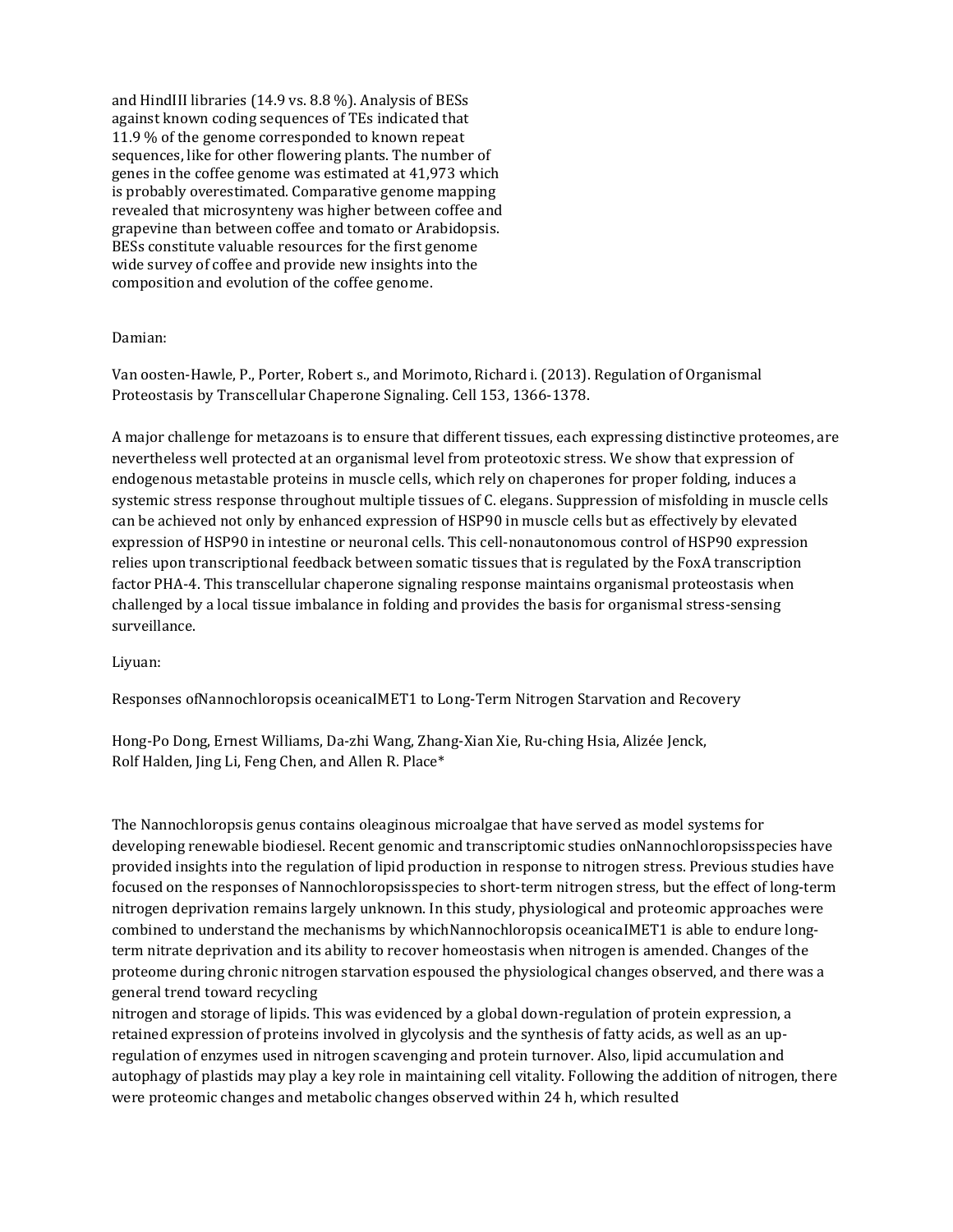in a return of the culture to steady state within 4 d. These results demonstrate the ability ofN. oceanicaIMET1 to recover from long periods of nitrate deprivation without apparent detriment to the culture and provide proteomic markers for genetic modification.

Gene regulation by the act of long non-coding RNA transcription Aleksandra E Kornienko, Philipp M Guenzl, Denise P Barlow and Florian M Pauler

## Abstract

Long non-protein-coding RNAs (lncRNAs) are proposed to be the largest transcript class in the mouse and human transcriptomes. Two important questions are whether all lncRNAs are functional and how they could exert a function. Several lncRNAs have been shown to function through their product, but this is not the only possible mode of action. In this review we focus on a role for the process of lncRNA transcription, independent of the lncRNA product, in regulating protein-coding-gene activityin cis. We discuss examples where lncRNA transcription leads to gene silencing or activation, and describe strategies to determine if the lncRNA product or its transcription causes the regulatory effect.

Elizabeth:

Chang RL, Andrews K, Kim D, Li Z, Godzik A, Palsson BO. Structural systems biology evaluation of metabolic thermotolerance in Escherichia coli. Science. 2013 Jun 7;340(6137):1220-3. PMID: 23744946 [PubMed - in process]

Krajewski SS, Nagel M, Narberhaus F. Short ROSE-Like RNA Thermometers Control IbpA Synthesis in Pseudomonas Species. PLoS One. 2013;8(5):e65168. PMID: 23741480 [PubMed - in process]

Srivastava SK, Ruigrok VJ, Thompson NJ, Trilling AK, Heck AJ, van Rijn C, Beekwilder J, Jongsma MA. 16 kDa Heat Shock Protein from Heat-Inactivated Mycobacterium tuberculosis Is a Homodimer - Suitability for Diagnostic Applications with Specific Llama VHH Monoclonals. PLoS One. 2013;8(5):e64040. PMID: 23737964 [PubMed - in process]

Mattoo RU, Sharma SK, Priya S, Finka A, Goloubinoff P. Hsp110 is a bona fide chaperone using ATP to unfold stable misfolded polypeptides and reciprocally collaborate with Hsp70 to solubilize protein aggregates. J Biol Chem. 2013 Jun 4;. [Epub ahead of print] PMID: 23737532 [PubMed - as supplied by publisher]

Quach QL, Metz LM, Thomas JC, Rothbard JB, Steinman L, Ousman SS. CRYAB modulates the activation of CD4+ T cells from relapsing-remitting multiple sclerosis patients. Mult Scler. 2013 Jun 4; [Epub ahead of print] PMID: 23736536 [PubMed - as supplied by publisher]

Holmgren A, Bouhy D, De Winter V, Asselbergh B, Timmermans JP, Irobi J, Timmerman V. Charcot-Marie-Tooth causing HSPB1 mutations increase Cdk5-mediated phosphorylation of neurofilaments. Acta Neuropathol. 2013 Jun 1;. [Epub ahead of print] PMID: 23728742 [PubMed - as supplied by publisher]

Sharmin SA, Alam I, Rahman MA, Kim KH, Kim YG, Lee BH. Mapping the leaf proteome of Miscanthus sinensis and its application to the identification of heat-responsive proteins.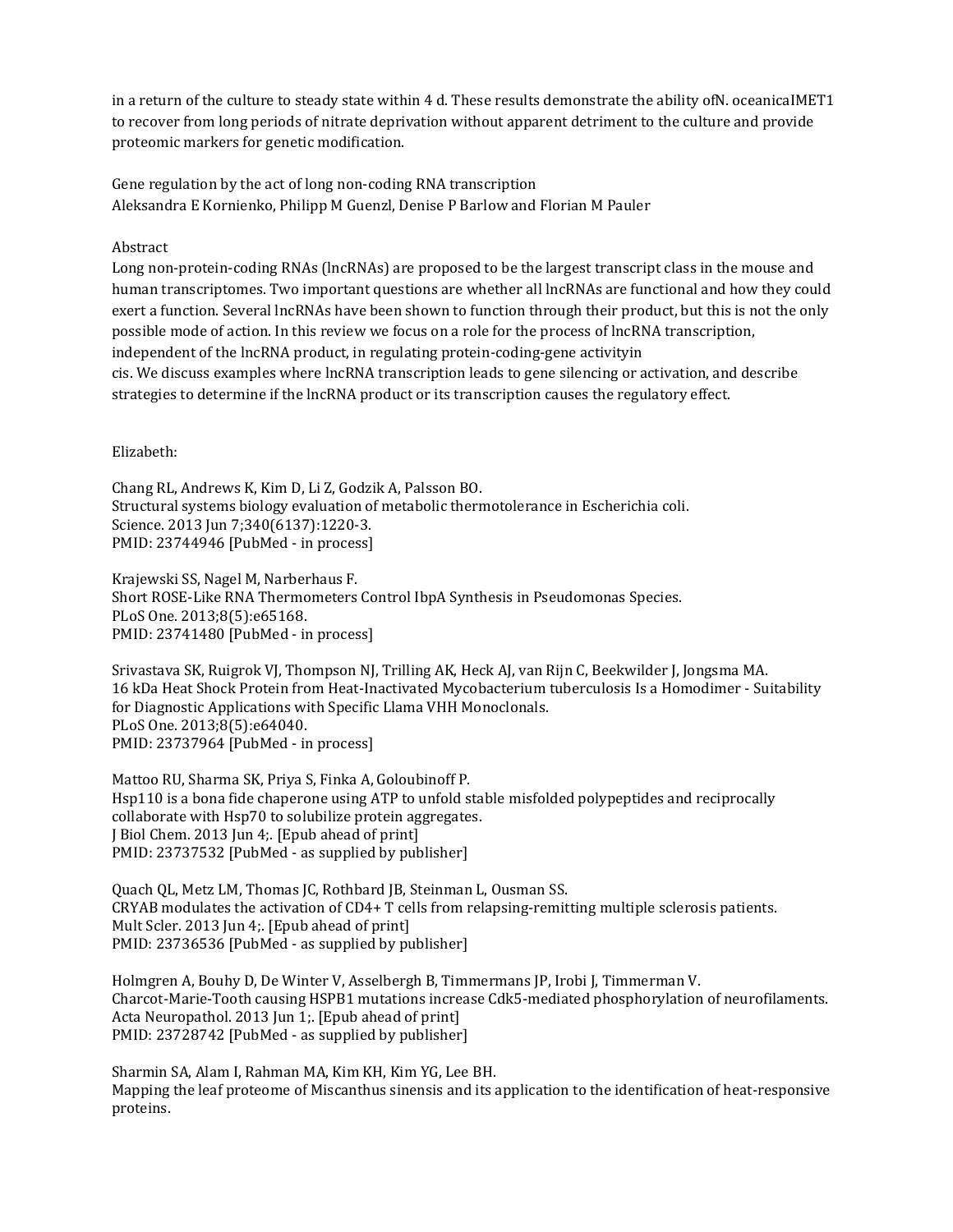Planta. 2013 Jun 2;. [Epub ahead of print] PMID: 23728367 [PubMed - as supplied by publisher]

Jhanji S, Setia RC, Kaur N, Kaur P, Setia N. Role of nitric oxide in cadmium-induced stress on growth, photosynthetic components and yield of Brassica napus L. J Environ Biol. 2012 Nov;33(6):1027-32. PMID: 23741796 [PubMed - in process]

Skelly MJ, Loake G. Synthesis of redox-active molecules and their signalling functions during the expression of plant disease resistance. Antioxid Redox Signal. 2013 Jun 2;. [Epub ahead of print] PMID: 23725342 [PubMed - as supplied by publisher]

Taha E, Gildish I, Gal-Ben-Ari S, Rosenblum K. The role of eEF2 pathway in learning and synaptic plasticity. Neurobiol Learn Mem. 2013 Jun 3;. [Epub ahead of print] PMID: 23742918 [PubMed - as supplied by publisher]

Zoschke R, Watkins KP, Barkan A. A Rapid Ribosome Profiling Method Elucidates Chloroplast Ribosome Behavior in Vivo. Plant Cell. 2013 Jun 4;. [Epub ahead of print] PMID: 23735295 [PubMed - as supplied by publisher]

### **Oxidative Folding in Chloroplasts**

*Thomas Kieselbach* Antioxidants & Redox Signaling, Vol. 19, No. 1, July 2013: 72-82.

#### **Disulfide Bond Formation in the Cytoplasm**

*Mirva J. Saaranen and Lloyd W. Ruddock* Antioxidants & Redox Signaling, Vol. 19, No. 1, July 2013: 36- 43.

**FEBs Journal The ORF** *slr0091* **of** *Synechocystis* **[sp. PCC6803 Encodes a High-light Induced Aldehyde Dehydrogenase](http://onlinelibrary.wiley.com/doi/10.1111/febs.12361/abstract)  [Converting Apocarotenals and Alkanals](http://onlinelibrary.wiley.com/doi/10.1111/febs.12361/abstract)**

Danika Trautmann, Peter Beyer and Salim Al-Babili Accepted manuscript online: 5 JUN 2013 02:17AM EST | DOI: 10.1111/febs.12361

Auxin-[mediated nitrate signalling by NRT1.1 participates in the adaptive response of](http://onlinelibrary.wiley.com/doi/10.1111/pce.12143/abstract) *Arabidopsis* root [architecture to the spatial heterogeneity of nitrate availability](http://onlinelibrary.wiley.com/doi/10.1111/pce.12143/abstract) EMMANUELLE MOUNIER, MARJORIE PERVENT, KARIN LJUNG, ALAIN GOJON and PHILIPPE NACRY Accepted manuscript online: 3 JUN 2013 09:02PM EST | DOI: 10.1111/pce.12143

**Plant, Cell & Environment Content Alert (New Articles) [The impact of environmental stress on male reproductive development in plants –](http://onlinelibrary.wiley.com/doi/10.1111/pce.12142/abstract) biological [processes and molecular mechanisms](http://onlinelibrary.wiley.com/doi/10.1111/pce.12142/abstract)** NICO de STORME and DANNY GEELEN

Accepted manuscript online: 3 JUN 2013 08:58PM EST | DOI: 10.1111/pce.12142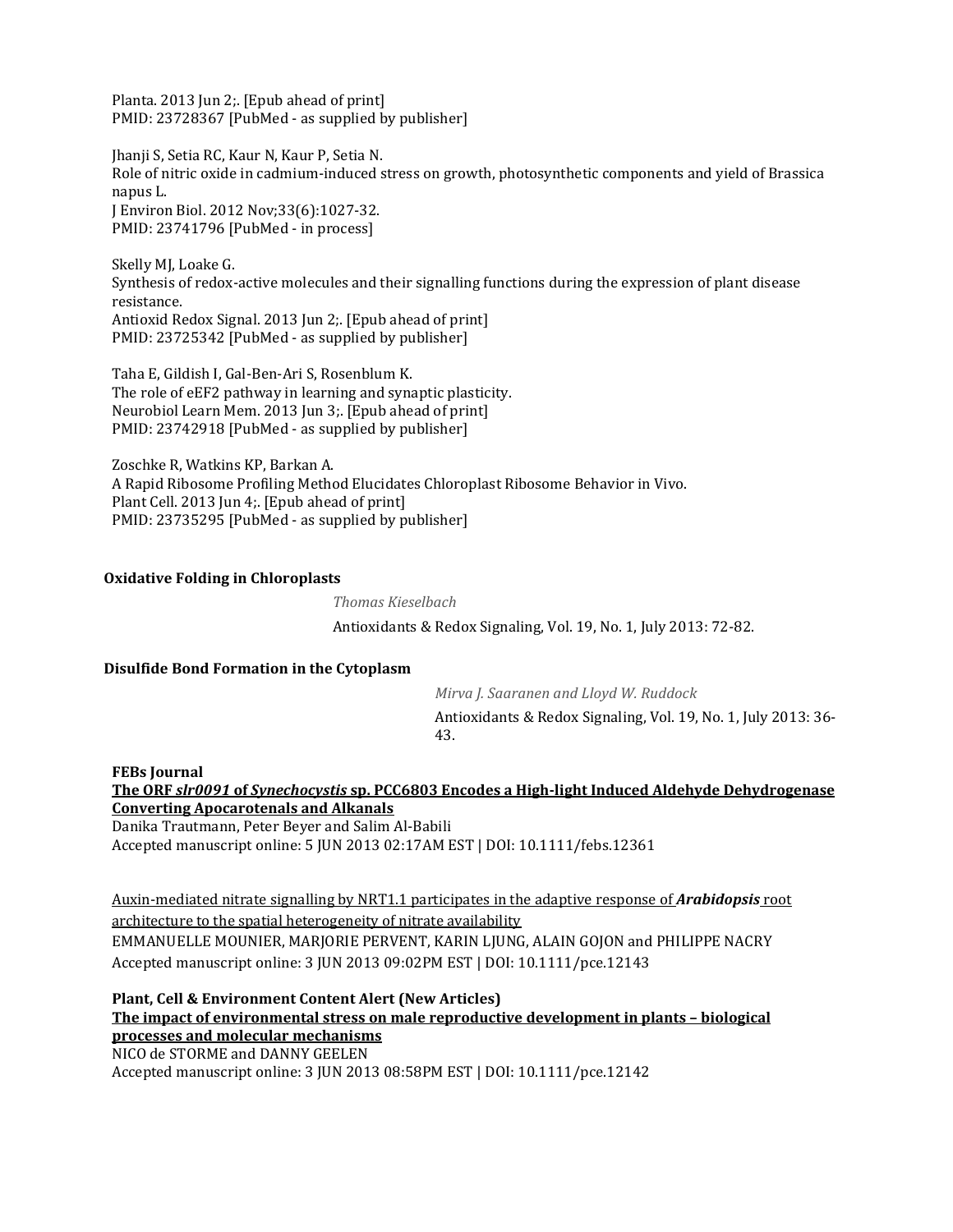### **[How do trees die? A test of the hydraulic failure and carbon starvation hypotheses](http://onlinelibrary.wiley.com/doi/10.1111/pce.12141/abstract)**

SANNA SEVANTO, NATE G. MCDOWELL, L. TURIN DICKMAN, ROBERT PANGLE and WILLIAM T. POCKMAN Accepted manuscript online: 3 JUN 2013 08:58PM EST | DOI: 10.1111/pce.12141

**Invited Reviews**

**[Modeling Stomatal Conductance in Response to Environmental Factors](http://onlinelibrary.wiley.com/doi/10.1111/pce.12140/abstract)** THOMAS N. BUCKLEY and KEITH A. MOTT Accepted manuscript online: 3 JUN 2013 08:58PM EST | DOI: 10.1111/pce.12140

Liu QN, Zhu BJ, Dai LS, Fu WW, Lin KZ, Liu CL. Overexpression of small heat shock protein 21 protects the Chinese oak silkworm Antheraea pernyi against thermal stress. J Insect Physiol. 2013 Jun 10;. [Epub ahead of print] PMID: 23763950 [PubMed - as supplied by publisher]

Moudgil KD, Thompson SJ, Geraci F, De Paepe B, Shoenfeld Y. Heat-shock proteins in autoimmunity. Autoimmune Dis. 2013;2013:621417. PMID: 23762533 [PubMed]

Gorbatyuk MS, Gorbatyuk OS. The Molecular Chaperone GRP78/BiP as a Therapeutic Target for Neurodegenerative Disorders: A Mini Review. J Genet Syndr Gene Ther. 2013 Mar 11;4(2). PMID: 23750325 [PubMed]

van Oosten-Hawle P, Porter RS, Morimoto RI. Regulation of organismal proteostasis by transcellular chaperone signaling. Cell. 2013 Jun 6;153(6):1366-78. PMID: 23746847 [PubMed - in process]

Singh K, Saleh AA, Bhadra AK, Roy I. Hsp104 as a key modulator of prion-mediated oxidative stress in Saccharomyces cerevisiae. Biochem J. 2013 Jun 7;. [Epub ahead of print] PMID: 23746301 [PubMed - as supplied by publisher]

Kim YE, Hipp MS, Bracher A, Hayer-Hartl M, Ulrich Hartl F. Molecular chaperone functions in protein folding and proteostasis. Annu Rev Biochem. 2013 Jun 2;82:323-55. PMID: 23746257 [PubMed - in process]

Saio T, Kalodimos CG. NMR disentangles a dynamic disaggregase machinery. Nat Struct Mol Biol. 2013 Apr;20(4):409-10. PMID: 23552291 [PubMed - indexed for MEDLINE]

Wally OS, Mira MM, Hill RD, Stasolla C. Hemoglobin regulation of plant embryogenesis and plant pathogen interaction. Plant Signal Behav. 2013 Jun 7;8(8). [Epub ahead of print] PMID: 23759548 [PubMed - as supplied by publisher]

Jeandroz S, Lamotte O, Astier J, Rasul S, Trapet P, Besson-Bard A, Bourque S, Nicolas-FrancÂs V, Ma W, Berkowitz G, Wendehenne D.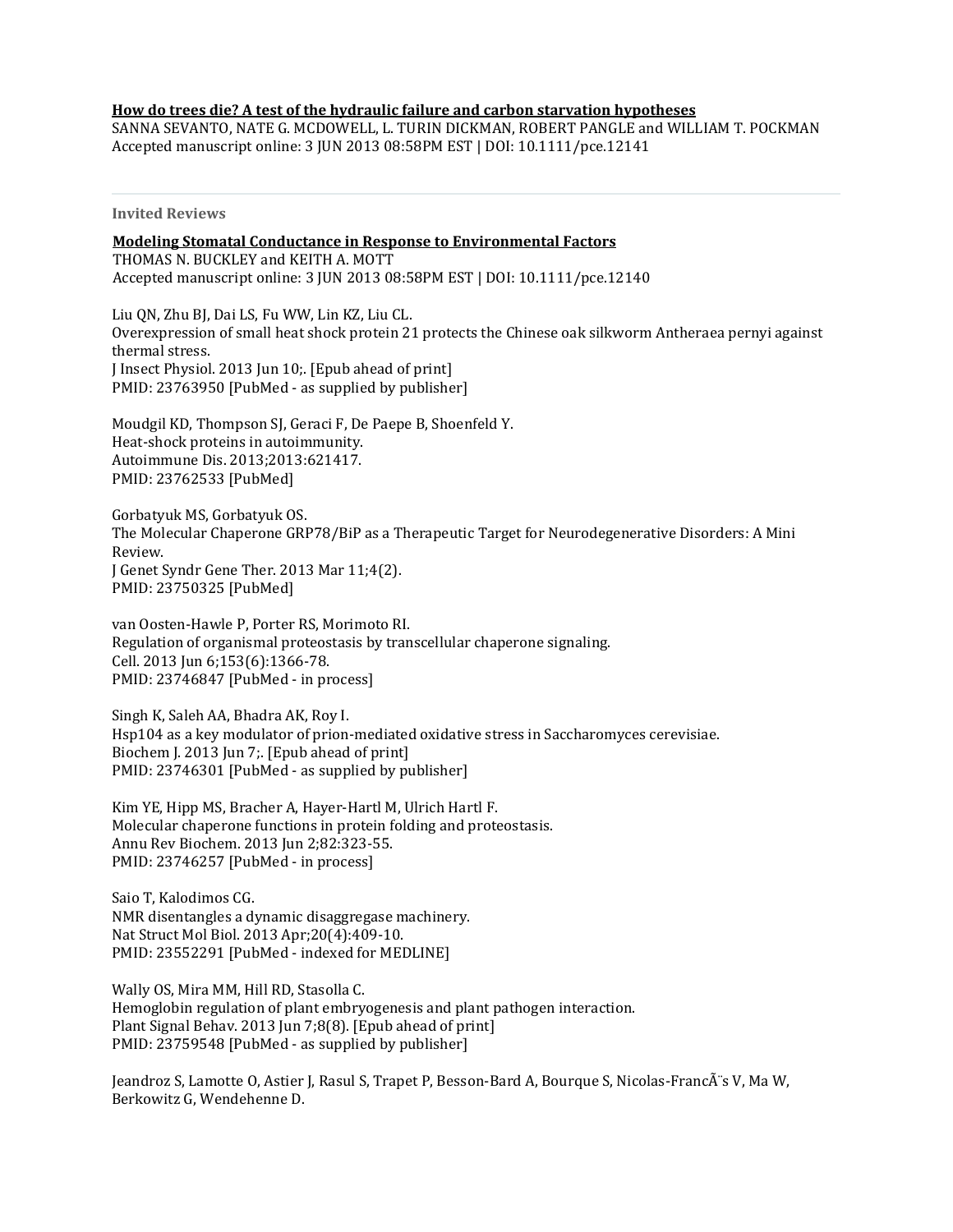There's more to the picture than meets the eye: Nitric oxide cross-talk with Ca2+ signaling. Plant Physiol. 2013 Jun 7;. [Epub ahead of print] PMID: 23749853 [PubMed - as supplied by publisher]

Vitor SC, Duarte GT, Saviani EE, Vincentz MG, Oliveira HC, Salgado I. Nitrate reductase is required for the transcriptional modulation and bactericidal activity of nitric oxide during the defense response of Arabidopsis thaliana against Pseudomonas syringae. Planta. 2013 Jun 9;. [Epub ahead of print] PMID: 23748675 [PubMed - as supplied by publisher]

Chang HL, Hsu YT, Kang CY, Lee TM. Nitric Oxide Down-Regulation of Carotenoid Synthesis and Photosystem II Activity in Relation to Very High Light-Induced Singlet Oxygen Production and Oxidative Stress in Chlamydomonas reinhardtii. Plant Cell Physiol. 2013 May 27;. [Epub ahead of print] PMID: 23713096 [PubMed - as supplied by publisher]

Wang H, Niu Y, Chai R, Liu M, Zhang Y. Cross-talk between nitric oxide and Ca ( 2+) in elevated CO 2-induced lateral root formation. Plant Signal Behav. 2013 Jan 8;8(2). [Epub ahead of print] PMID: 23299426 [PubMed - as supplied by publisher]

Zaffagnini M, Morisse S, Bedhomme M, Marchand CH, Festa M, Rouhier N, Lemaire SD, Trost P. Mechanisms of nitrosylation and denitrosylation of cytoplasmic glyceraldehyde-3-phosphate dehydrogenase from Arabidopsis thaliana. J Biol Chem. 2013 Jun 7;. [Epub ahead of print] PMID: 23749990 [PubMed - as supplied by publisher]

Doulias PT, Tenopoulou M, Raju K, Spruce LA, Seeholzer SH, Ischiropoulos H. Site specific identification of endogenous S-nitrosocysteine proteomes. J Proteomics. 2013 Jun 5;. [Epub ahead of print] PMID: 23748021 [PubMed - as supplied by publisher]

Engelman R, Weisman-Shomer P, Ziv T, Xu J, Arnér ES, Benhar M. Multilevel regulation of 2-Cys peroxiredoxin reaction cycle by S-nitrosylation. J Biol Chem. 2013 Apr 19;288(16):11312-24. PMID: 23479738 [PubMed - indexed for MEDLINE]

Voorhees RM, Ramakrishnan V. Structural basis of the translational elongation cycle. Annu Rev Biochem. 2013 Jun 2;82:203-36. PMID: 23746255 [PubMed - in process]

[Physiol Plant.](http://www.ncbi.nlm.nih.gov/pubmed/23517122) 2013 Jul;148(3):322-33. doi: 10.1111/ppl.12013. Epub 2013 Mar 20.

**Linking genes of unknown function with abiotic stress responses by high-throughput phenotype screening.**

[Luhua S,](http://www.ncbi.nlm.nih.gov/pubmed?term=Luhua%20S%5BAuthor%5D&cauthor=true&cauthor_uid=23517122) [Hegie A](http://www.ncbi.nlm.nih.gov/pubmed?term=Hegie%20A%5BAuthor%5D&cauthor=true&cauthor_uid=23517122), [Suzuki N,](http://www.ncbi.nlm.nih.gov/pubmed?term=Suzuki%20N%5BAuthor%5D&cauthor=true&cauthor_uid=23517122) [Shulaev E](http://www.ncbi.nlm.nih.gov/pubmed?term=Shulaev%20E%5BAuthor%5D&cauthor=true&cauthor_uid=23517122), [Luo X](http://www.ncbi.nlm.nih.gov/pubmed?term=Luo%20X%5BAuthor%5D&cauthor=true&cauthor_uid=23517122), [Cenariu D](http://www.ncbi.nlm.nih.gov/pubmed?term=Cenariu%20D%5BAuthor%5D&cauthor=true&cauthor_uid=23517122), [Ma V](http://www.ncbi.nlm.nih.gov/pubmed?term=Ma%20V%5BAuthor%5D&cauthor=true&cauthor_uid=23517122), [Kao S](http://www.ncbi.nlm.nih.gov/pubmed?term=Kao%20S%5BAuthor%5D&cauthor=true&cauthor_uid=23517122), [Lim J](http://www.ncbi.nlm.nih.gov/pubmed?term=Lim%20J%5BAuthor%5D&cauthor=true&cauthor_uid=23517122), [Gunay MB](http://www.ncbi.nlm.nih.gov/pubmed?term=Gunay%20MB%5BAuthor%5D&cauthor=true&cauthor_uid=23517122), [Oosumi T](http://www.ncbi.nlm.nih.gov/pubmed?term=Oosumi%20T%5BAuthor%5D&cauthor=true&cauthor_uid=23517122), [Lee SC](http://www.ncbi.nlm.nih.gov/pubmed?term=Lee%20SC%5BAuthor%5D&cauthor=true&cauthor_uid=23517122), [Harper J](http://www.ncbi.nlm.nih.gov/pubmed?term=Harper%20J%5BAuthor%5D&cauthor=true&cauthor_uid=23517122), [Cushman J](http://www.ncbi.nlm.nih.gov/pubmed?term=Cushman%20J%5BAuthor%5D&cauthor=true&cauthor_uid=23517122), [Gollery M](http://www.ncbi.nlm.nih.gov/pubmed?term=Gollery%20M%5BAuthor%5D&cauthor=true&cauthor_uid=23517122), [Girke T](http://www.ncbi.nlm.nih.gov/pubmed?term=Girke%20T%5BAuthor%5D&cauthor=true&cauthor_uid=23517122), Bailey-[Serres J](http://www.ncbi.nlm.nih.gov/pubmed?term=Bailey-Serres%20J%5BAuthor%5D&cauthor=true&cauthor_uid=23517122), [Stevenson RA](http://www.ncbi.nlm.nih.gov/pubmed?term=Stevenson%20RA%5BAuthor%5D&cauthor=true&cauthor_uid=23517122), [Zhu JK](http://www.ncbi.nlm.nih.gov/pubmed?term=Zhu%20JK%5BAuthor%5D&cauthor=true&cauthor_uid=23517122), [Mittler R](http://www.ncbi.nlm.nih.gov/pubmed?term=Mittler%20R%5BAuthor%5D&cauthor=true&cauthor_uid=23517122).

Nature Chemical Biology Contents: July 2013 Volume 9 Number 7, pp 408 - 466